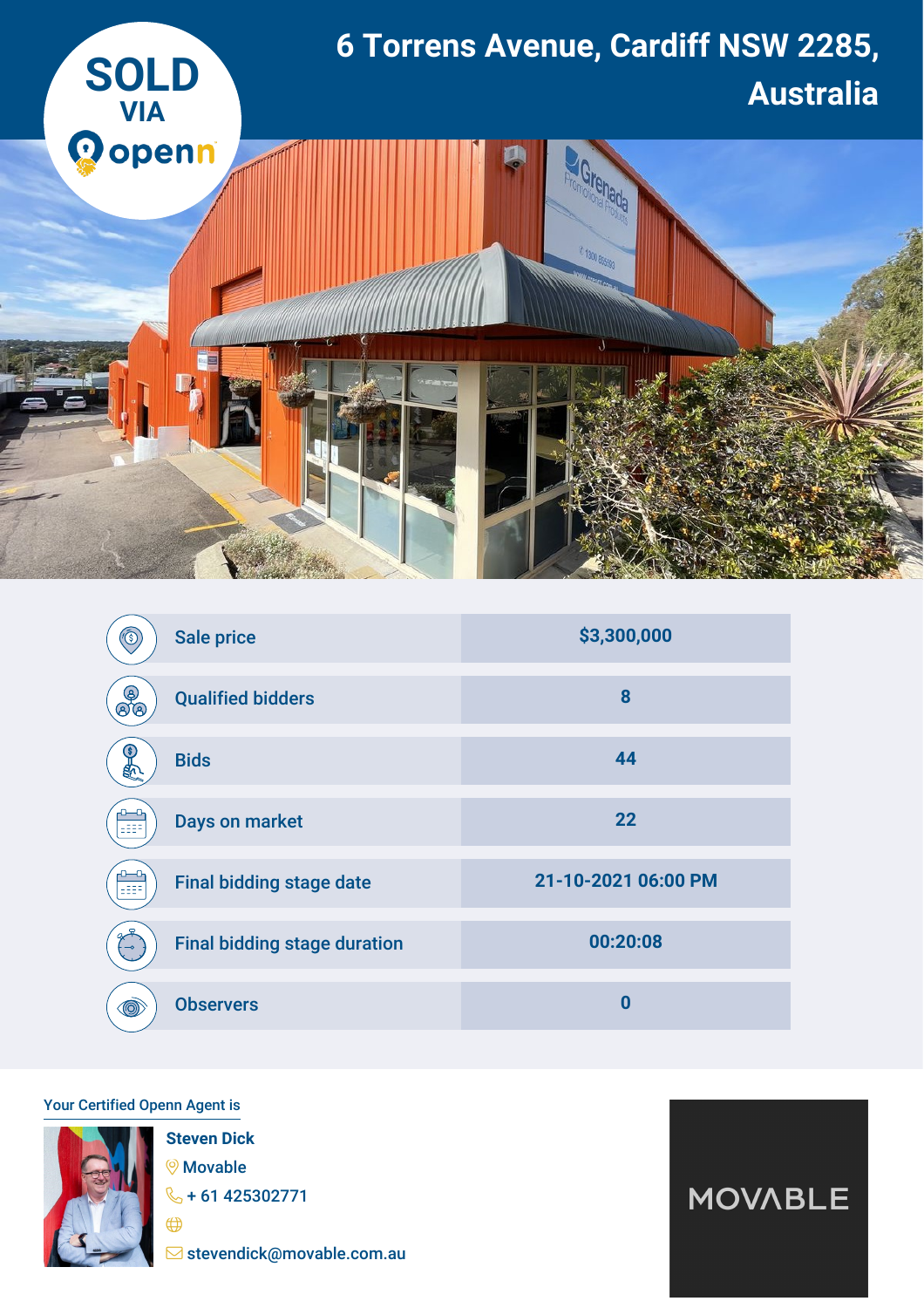## **OPENN BIDDING TIMELINE**

## **SOLD !**

| \$3,300,000        | 7579 | $(2021 -$ |
|--------------------|------|-----------|
| \$3,280,000        | 3079 | $(2021 -$ |
| \$3,260,000        | 7579 | $(2021 -$ |
| \$3,240,000        | 3079 | $(2021 -$ |
| <u>\$3,220,000</u> | 7579 | $(2021 -$ |
| \$3,200,000        | 3079 | $(2021 -$ |
| \$3,180,000        | 7579 | $(2021 -$ |
| \$3,160,000        | 3079 | $(2021 -$ |
| \$3,140,000        | 7579 | $(2021 -$ |
| \$3,120,000        | 3079 | $(2021 -$ |
| \$3,100,000        | 7579 | $(2021 -$ |
| Т<br>\$3,080,000   | 3079 | $(2021 -$ |
| \$3,060,000        | 7579 | $(2021 -$ |
| \$3,040,000        | 1217 | $(2021 -$ |
| \$3,020,000        | 7579 | $(2021 -$ |
| Ш<br>\$3,000,000   | 1217 | $(2021 -$ |
| \$2,980,000        | 7579 | $(2021 -$ |
| \$2,960,000        | 1217 | $(2021 -$ |
| \$2,940,000        | 7579 | $(2021 -$ |
| \$2,920,000        | 1217 | $(2021 -$ |
| \$2,900,000        | 7579 | $(2021 -$ |
|                    |      |           |

| 7579              | (2021-10-21 06:15 PM) |
|-------------------|-----------------------|
| 3079              | (2021-10-21 06:15 PM) |
| 7579              | (2021-10-21 06:14 PM) |
| 3079              | (2021-10-21 06:13 PM) |
| 7579              | (2021-10-21 06:13 PM) |
| 3079              | (2021-10-21 06:13 PM) |
| 7579              | (2021-10-21 06:12 PM) |
| 3079              | (2021-10-21 06:12 PM) |
| 7579              | (2021-10-21 06:12 PM) |
| 3079              | (2021-10-21 06:12 PM) |
| 7579              | (2021-10-21 06:11 PM) |
| 3079              | (2021-10-21 06:11 PM) |
| 7579              | (2021-10-21 06:10 PM) |
| 1217              | (2021-10-21 06:10 PM) |
| 7579              | (2021-10-21 06:09 PM) |
| 1217              | (2021-10-21 06:09 PM) |
| 7579              | (2021-10-21 06:08 PM) |
| 1217              | (2021-10-21 06:08 PM) |
| 7579              | (2021-10-21 06:08 PM) |
| $\overline{1217}$ | (2021-10-21 06:08 PM) |
| 7579              | (2021-10-21 06:07 PM) |

П

| \$2,880,000<br>4581               | (2021-10-21 06:06 PM) |  |  |  |  |
|-----------------------------------|-----------------------|--|--|--|--|
| \$2,860,000<br>7579               | (2021-10-21 06:06 PM) |  |  |  |  |
| \$2,840,000<br>4581               | (2021-10-21 06:06 PM) |  |  |  |  |
| \$2,820,000<br>1217               | (2021-10-21 06:05 PM) |  |  |  |  |
| <b>RESERVE MET</b>                |                       |  |  |  |  |
| \$2,800,000<br>4581               | (2021-10-21 06:05 PM) |  |  |  |  |
| \$2,780,000<br>1217               | (2021-10-21 06:04 PM) |  |  |  |  |
| \$2,760,000<br>4581               | (2021-10-21 06:04 PM) |  |  |  |  |
| \$2,740,000<br>1217               | (2021-10-21 06:04 PM) |  |  |  |  |
| \$2,720,000<br>4581               | (2021-10-21 06:03 PM) |  |  |  |  |
| \$2,700,000<br>1217               | (2021-10-21 06:03 PM) |  |  |  |  |
| \$2,680,000<br>4581               | (2021-10-21 06:03 PM) |  |  |  |  |
| \$2,660,000<br>1217               | (2021-10-21 06:03 PM) |  |  |  |  |
| \$2,640,000<br>4581               | (2021-10-21 06:01 PM) |  |  |  |  |
| \$2,620,000<br>1217               | (2021-10-21 06:01 PM) |  |  |  |  |
| <b>FINAL BIDDING STAGE STARTS</b> |                       |  |  |  |  |
| \$2,600,000<br>4581               | (2021-10-20 07:33 PM) |  |  |  |  |
| \$2,550,000<br>3079               | (2021-10-17 09:32 PM) |  |  |  |  |
| \$2,500,000<br>4581               | (2021-10-15 04:20 PM) |  |  |  |  |
| \$2,450,000<br>3117               | (2021-10-14 04:06 PM) |  |  |  |  |
| \$2,400,000<br>7579               | (2021-10-14 04:21 AM) |  |  |  |  |
| 5469<br>\$2,350,000               | (2021-10-13 02:53 PM) |  |  |  |  |
| \$2,300,000<br>1217               | (2021-10-12 04:02 PM) |  |  |  |  |

**Timezone:** Australia/Sydney

Τ